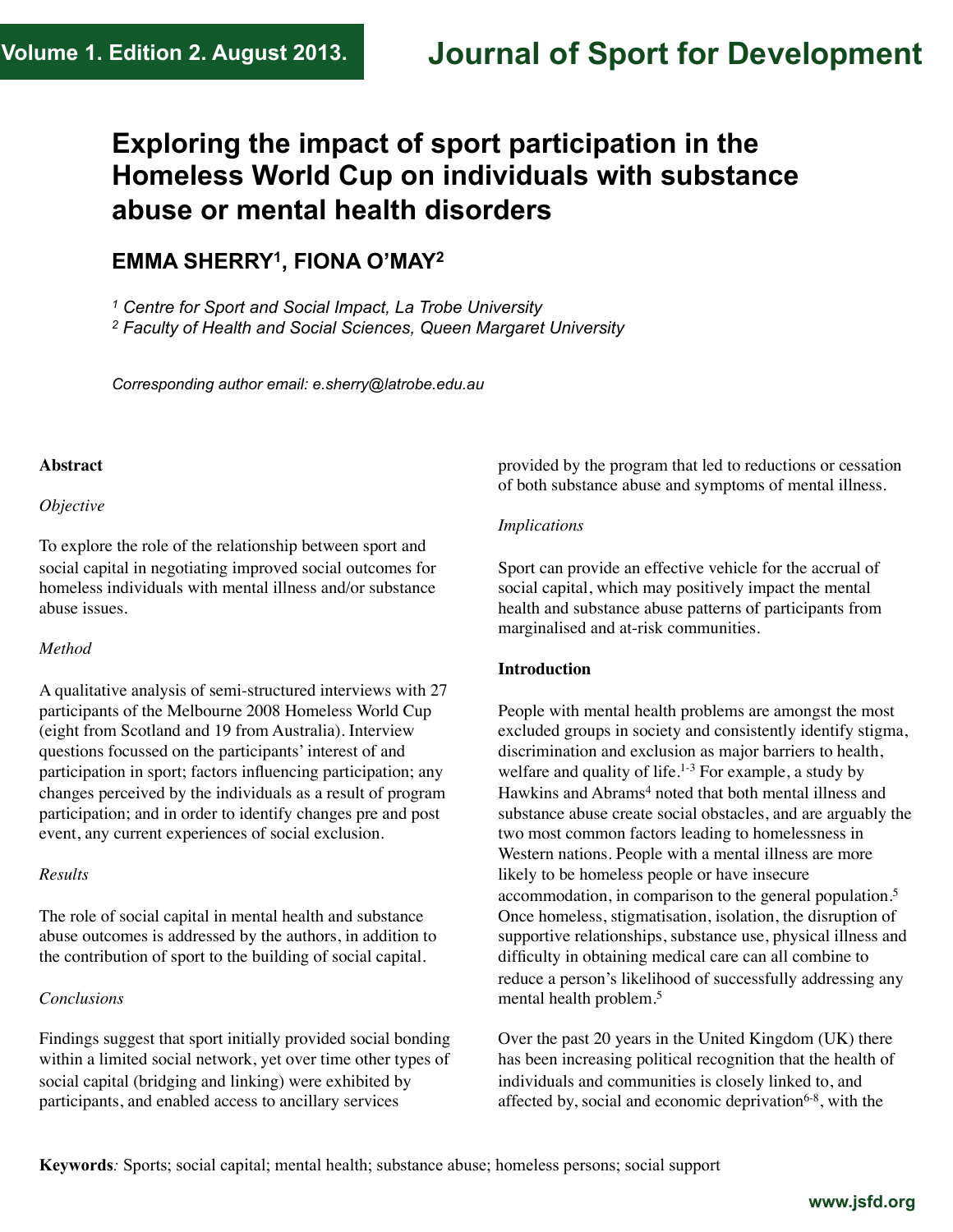establishment of a Social Exclusion Unit by the UK Government in 1997, superseded in 2006 by the Social Exclusion Task Force. The Australian Government has recently followed suit, setting up a Social Inclusion Unit in 2007.9

Social inclusion is acknowledged as a fundamental step in improving disadvantaged people's social situations<sup>10</sup>, and as this paper will argue, sport is beginning to gain attention as a viable medium for promoting social inclusion.11 This article presents an analysis of 27 participants of the 2008 Homeless World Cup (HWC) which was staged in Melbourne, Australia, using the theoretical framework of social capital<sup>12-16</sup> to underpin the discussion of a sport development program directly engaging with mental illness and substance abuse.

#### **Social exclusion and social capital**

The experience of homelessness is one of marginalisation where the fundamental definition acknowledges a lack of permanent, stable housing that spurns social exclusion.17 Those affected by homelessness are grappling with factors including low incomes, lower comparative rates of public transport use, and less social contact. 18

The concept of social capital is central to the debate on the potential of sport in social inclusion strategies. The link between social capital and health has been previously demonstrated19-23; it has been argued that socially inclusive programs and activities have the potential to promote social capital with sport acting as a platform to deal with societal issues and to provide opportunities for disadvantaged members of society.24 Sport facilitates the development of social capital as a result of its capacity to promote health, engage diverse audiences, and provide avenues for social inclusion. Given that the lack of resources and/or inadequate access to services make it difficult for individuals or groups to participate in society<sup>9</sup>, people experiencing homelessness are particularly excluded and have limited social capital. Whilst sport might not feature highly, if at all, on the social radar of homeless people, deliberate targeting by social development programs to remove perceived obstacles can be an effective engagement strategy. Sport development programs can offer homeless people, for example, regular social contact, access to sporting facilities, equipment and training, and a chance to reconnect with an activity that many will have participated in to some degree when younger.

Social capital can be defined as that which is produced by,

and invested in, social relationships for both individual and mutual benefit.25 Social capital theory assumes that when a person participates in an activity with specific aims and outcomes and involves similar levels of participation from other individuals, it results in the accumulation of social capital for the participants. Social capital can be further defined as one of three types: bonding, bridging, and linking social capital.<sup>16</sup> Bonding social capital refers to the close ties with family, friends and neighbours, whereas bridging capital is used to describe more distant ties between similar people, such as loose friendships and work colleagues.25 The final concept, linking social capital, defines relationships between individual and groups drawn from dissimilar situations that cross boundaries, such as age, ethnic group or socioeconomic backgrounds.25 It is linking capital which allows members to gain access to a much wider range of capital, information and ideas from formal organisations outside their own community.26 Participation in sport has been shown to be an effective means to develop social capital through the development of linking capital, and to potentially address issues relating to social exclusion. 27-29 Spaaij30 acknowledges that effective analysis of the inter-relation between the ways social capital is created and operated through sport participation will assist in determining social outcomes.

# **Sport as a social intervention**

Recognition of the efficacy of using sport as a catalyst for social inclusion is widespread<sup>27</sup>, with the acknowledgment that 'the notion of the "power of sport" to do social good [and]...belief in the wider benefits of sport has rarely been so strongly advocated'.<sup>31</sup> While evidence linking sport participation to improved social capital is contentious<sup>32</sup>; Smart $33$  argues that social capital can be conceptualised as advantages gained through social connectivity, an observable by-product of many sport programs. Sport participation can therefore be seen as an appropriate form of social intervention, because it is something that an individual partakes in during the course of normal societal participation.34 Yet limitations of this approach are noted in that sport participation does not guarantee success in achieving both personal and societal goals, a fact that has been previously acknowledged by researchers advocating the use of sport as a catalyst for social inclusion.34-35

Although substantiated research focusing on the benefits of sport participation and social outcomes is lacking<sup>36</sup>, Long and Sanderson<sup>32</sup> claim that communities can benefit from sport participation through the empowerment of disadvantaged groups, better health outcomes, and enhanced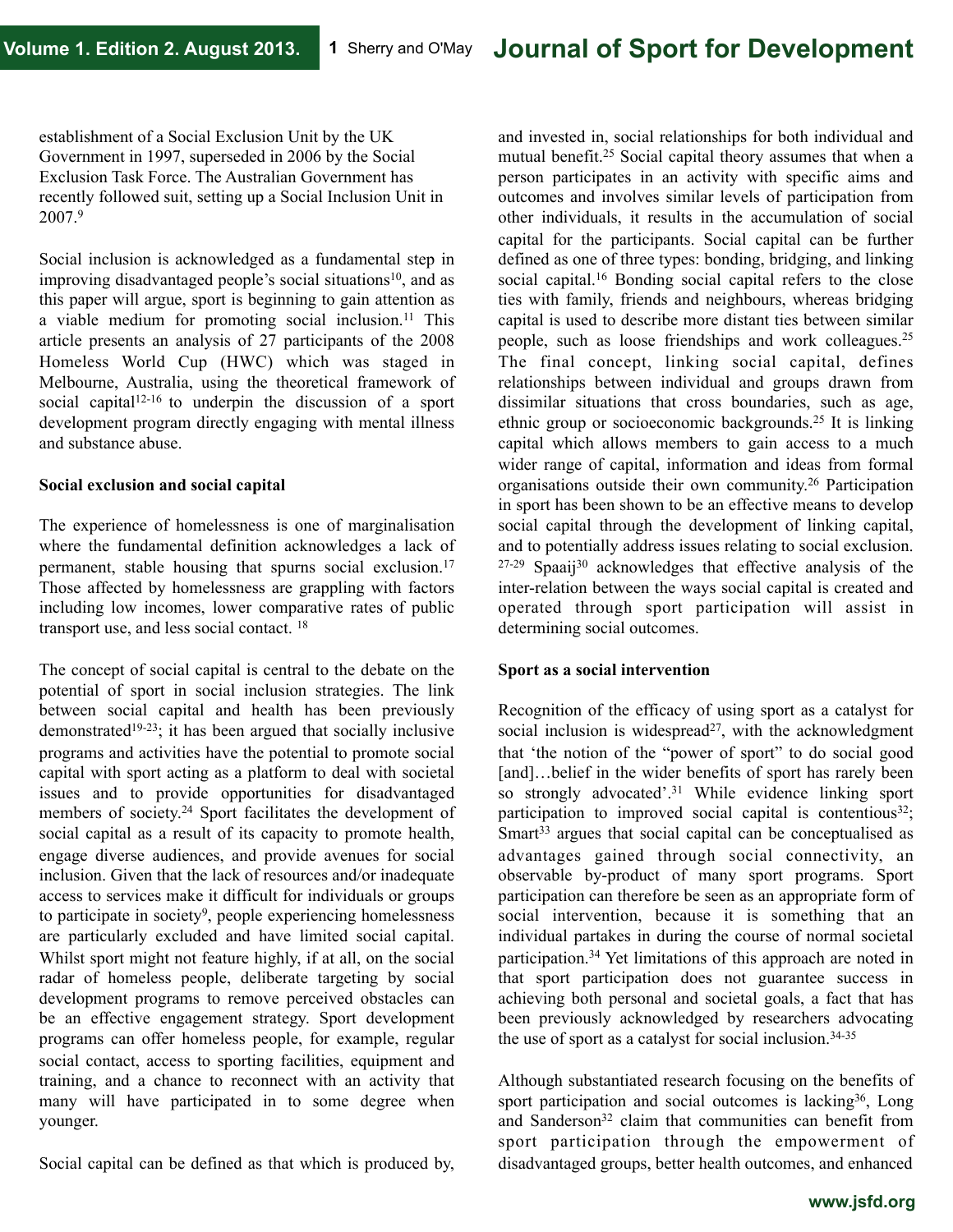self-esteem. In addition, research has shown that social ties, such as those fostered through sport participation, can play an important role in psychological health.19

### **The Homeless World Cup**

The Homeless World Cup (HWC) was set up in 2001 as a social enterprise whose mission is to use football as a tool to energise homeless people to change their own lives. It operates through a network of more than 70 National Partners throughout the world to support grassroots football programmes and foster enterprise development.37 It showcases its year-round work by running an annual international football tournament, attended by teams of people from all around the world who have either experienced homelessness in the past two years or are undergoing drug and alcohol rehabilitation. Grassroots street soccer programs from across the globe select their HWC teams through processes of regional and national championships, nominations based on individual development and their ability to cope with the rigours of competition and international travel. Those selected by their home nation for the HWC are predominantly those who are more functional, moving towards more secure accommodation and who, importantly, can meet the visa requirements of the host nation. Teams are selected and funded by their home street soccer program through sponsorship and fundraising. However, the Homeless World Cup organisation may also provide financial support to participating teams from developing nations who do not have the capacity to be self-sufficient. All participants and their support staff are housed and fed by the host nation for the duration of the event.

The event provides: an opportunity to raise awareness of homelessness; a safe venue for homeless people around the globe to meet up; and the chance to show members of the public that they are individuals with needs, aspirations and skills just like any one of us. Indeed, parallel research which explored the attitudes on spectators and volunteers attending the Melbourne tournament<sup>38</sup> highlights the extent to which the above targets were achieved.

The partner project in each participating country selects the players who take part in the annual international tournament. To compete in this event, requirements are that a participant: must be 16 years or older; not have taken part in previous HWC tournaments; be asylum seekers or have received residency over the past 12 months and/or currently be in a substance misuse or alcohol rehabilitation programme; and have experienced homelessness at some point since the previous year's tournament or at some point in the last two years. The Melbourne tournament was held in December 2008, in Federation Square. Fifty-six nations and approximately 600 players and support staff drawn from across the world were represented at the Melbourne HWC, including the hosting of the first Women's HWC.

The HWC provides an excellent case study of the ability of a sport event and associated community-level programs to develop individual participants by improving their health and engendering social capital. As noted most clearly by Coalter39, sport programs can assist some participants only some of the time, and it is with this caveat in mind that the discussion moves to the Melbourne 2008 tournament, the Australian Street Socceroos and Street Soccer Scotland.

# **Method**

# *Participants*

Team members from both nations were interviewed prior to the Melbourne 2008 HWC and again after the event. The players representing Australia (n=19) were aged between 16 and 40 and drawn from very diverse backgrounds (predominantly Anglo-Saxon Australian, two African refugees, two Iranian refugees, one Aboriginal Australian). The participants declared issues with substance abuse  $(n=5)$ and mental illness  $(n=4)$ , and half of them were currently experiencing a level of homelessness. There was one female player on the national team. Players were selected following their participation in their home nation's National Championships and through consultation with the regional coaches and coordinators regarding their attitudes and suitability for the experience.

The players representing Street Soccer Scotland (n=8) were between 17 and 45 years of age, and all were male and of white British ethnicity. None were living on the streets at the time of the interview, though all had been homeless at some point in the year before the event. Prior to the tournament, the majority were living temporarily with a partner  $(n=3)$  or family member  $(n=3)$ ; one was in homeless accommodation, and one had his own rented apartment. Three quarters reported a history of drug and/or alcohol abuse (n=6), more than half had served a prison sentence (n=5), and three stated they had had mental health issues (depression). The players were selected via a series of regional competitions (open to males and females), which culminated in a national tournament in Glasgow, Scotland, June of 2008.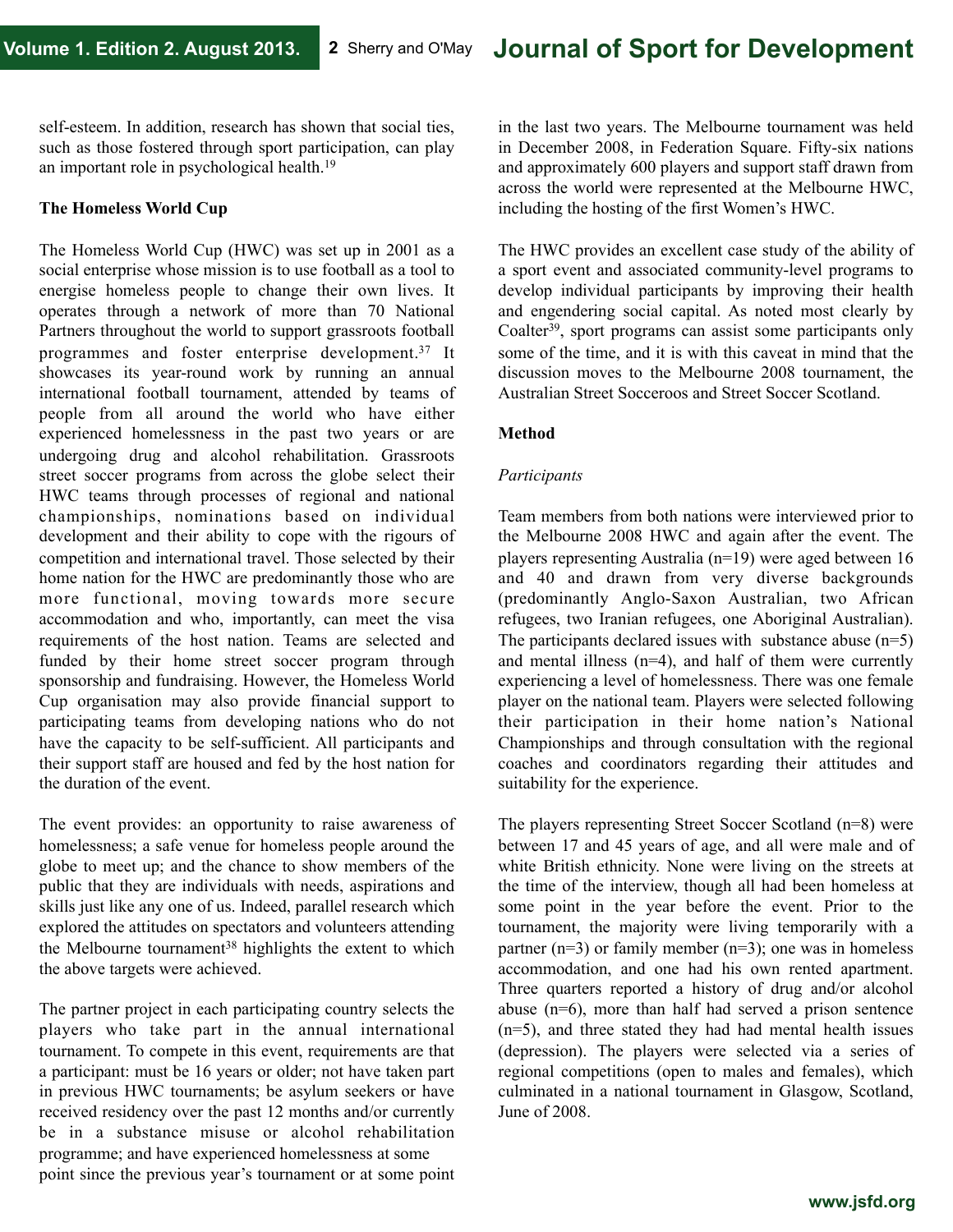The Australian team for the Melbourne 2008 HWC, as hosts, consisted of a team of eight, and another eleven reserve players. The reserve player role was for international teams that required a substitute player in the case of injury or player unavailability. The data from these participants have also been included in these findings, because a number of reserve players were promoted to the representative team during the course of the event. Eight players from the Scottish team were interviewed before the tournament with only five of them interviewed posttournament, due to one player moving to England and the inability of two players to attend the interviews. Participants from both countries completed post-event interviews four to six months after the Melbourne 2008 HWC.

#### **Procedure**

A qualitative analysis of the experiences of the Australian and Scottish 2008 HWC participants was used to examine the outcomes of sport participation. The coaches for each team facilitated recruitment for the interviews while each researcher informally attended training sessions to meet the participants and undertake observations over a period of months in the lead up to the event and post-event. Participants were interviewed both pre- and post-event, with the exception of three participants, due to their inability to attend interviews. Post-event interviews were conducted four to six months after the Melbourne 2008 HWC.

The research was primarily focused upon personal change outcomes for individuals as a result of HWC participation, which was determined from semi-structured face to face interviews held both pre- and post-event. Consent was obtained from participants and all research was undertaken with the Human Research Ethics approvals from both participating universities. Interviews were recorded and transcribed and ranged from 30 to 90 minutes long.

Previous studies of sport development and social impact assessment28, 40 were used as a catalyst for research questions. Areas of discussion included the participants' interest and participation in sport; factors influencing participation; any changes perceived by the individuals as a result of program participation; and in order to identify changes pre- and post-event, any current experiences of social exclusion.

Following an analysis of several transcripts, a schema for qualitatively coding the data was determined. NVivo software provided a platform to integrate observational and interview data. The primary codes extracted from the data

were based on categories identified to be relevant, which included mental health, drug and alcohol use, and social interaction. From these, secondary codes emerged that allowed further analysis of data.

#### **Results**

Several themes relating to social capital were identified, such as the role that sport played in developing social networks, the relationship between sport and social capital, and the effect of social capital on mental health and substance abuse. Responses from participants are used to discuss these key themes arising from the data analysis using excerpts from the interviews.

#### **Mental health**

As noted above, approximately one-third of the sample experienced some form of mental illness, predominantly depression, with 65% of these participants reporting that their experience with the Melbourne 2008 HWC and the regular participation in the soccer program had a positive impact on their mental health.

Depression is a common disorder within the homeless community, and it has been noted that the low levels of economic and social support within this population creates a distinct disadvantage when dealing with mental health issues.19 Social isolation was commonly cited as a feature of the lives of many participants, which often triggers or exacerbates symptoms of mental illness.

*A while ago I wouldn't come out of my house because I've got mental health problems so I would stay home and do nothing and then I joined up with soccer which gets me out of the house and yeah it's quite good. (Player S – Australia)* 

The participants' perspectives revealed the role of the HWC and Street Soccer program as both a motivating factor for reintegration into the community, and the impact a significant achievement (i.e. national representation at an international sport event) had upon those experiencing mental illness.

*Through getting picked for that world cup team, to represent Scotland – it made me see that my life is worth living … it just changed my whole way of thinking. It let me see that people did think I was something, that I meant, something, that I could be something. People believed in me. (Player E – Scotland).*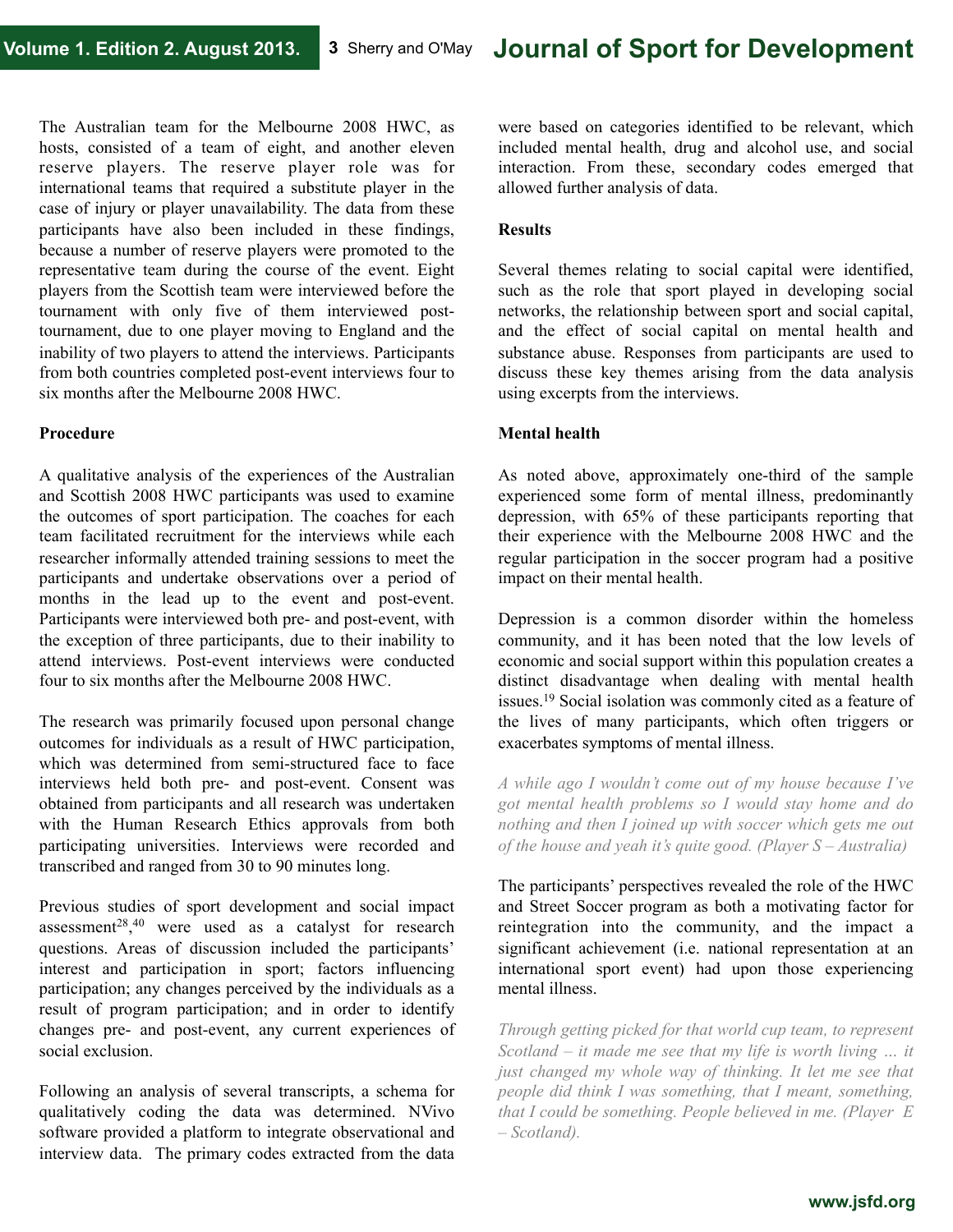The time that participants spent training prior to the tournament helped the teams bond together, and gave them the opportunity to understand and support one another.

*… it's been really good just getting to know all the boys from different areas, and getting to work on my self-esteem and self-confidence … about two years ago I wouldn't be able to look people in the eye and talk to people I didn't know. It's just good to be part of a team now. (Player S – Scotland).* 

This reported trust in a social network, leading to improved self-esteem, confidence and motivation, has resonance with Putnam's<sup>15</sup> social capital outcomes of trust, respect, and belonging.

Many participants reported an alleviation in symptoms of mental illness that were variously attributed by participants to the benefits of physical exertion, the establishment of a regular routine based around soccer training, the support of a social network (identifying the role of both teammates and coaches), and the support of staff in encouraging selfmonitoring of mental illness and linking into appropriate health support services. However, one often overlooked outcome from sport participation is the intrinsic value of sport itself to the individual. The value of time and space for recreation, and a moment of joy, particularly for those experiencing mental illness, however brief, cannot be underestimated for these marginalised participants:

*… it's a great experience for anyone that gets involved, whether you're a player, a coach, a volunteer, it doesn't matter, you know? It's a great experience and the benefits of it on society are the people, you know? If you can have 10 homeless guys out there smiling because they're playing soccer, that's 10 that weren't smiling at the start of the day. And that makes a difference. (Player R – Australia).* 

All Scottish players interviewed reported high satisfaction with the HWC tournament, and felt great pride and satisfaction in having been selected to represent their country. Being in the spotlight gave them all a degree of confidence, and the feeling of support they got from fellow competitors, and spectators in Melbourne was 'brilliant'. They also described a great sense of 'community' – both from being a part of the Scottish team, and being welcomed and supported by so many in Melbourne. This was similar upon their return home, when family and friends viewed the team and their efforts with pride and joy. Players returned energised, and with plans for the future. At the time of the second interview, one had secured a new job,

one was completing training qualifications, one had applied for a college course, and one was joining the army. The remaining player did not have a paid job, but was taking part in a lot of drama activities, and continuing his voluntary work. All players who had previously undertaken drug rehabilitation remained abstinent post tournament, and all reported improved physical health and stamina, although two were still smoking cigarettes. The Australian athletes reported experiences and responses that were similar to the Scottish participants at the event, with a wide variety of outcomes including enrolment into vocational education programs, reunion with estranged family and an on-going sense of pride in their achievements, evidenced by their role as ambassadors and leaders in their home street soccer programs.

These outcomes, although positive, cannot be wholly or solely attributed to the sport participation experience. The support provided through the grassroots street soccer programs, and through the welfare agencies and social networks also largely facilitated these personal outcomes. The HWC, however, provided the participants with a unique experience of community and welcome, different to what they typically experience in their everyday lives.

#### **Substance abuse**

A history of substance abuse was acknowledged by 55% of participants, with 88% of those involved reporting their involvement in ongoing rehabilitation or support, or sobriety. The requirement of the program to be drug and alcohol free provided a motivation for participants to comply and illustrates the importance of shared values within social networks contributing to health outcomes: *"My whole social network just now is based round being in recovery and Narcotics Anonymous (NA). Every night of the week, I go to an NA meeting." (Player D – Scotland)*  Additionally, three of the Scottish participants engaged in voluntary support work between two and four nights a week with the drug rehabilitation organisation they themselves had attended, while two were working with young people:

*I do voluntary work on a Monday and Thursday night with [local youth organisation]. I'm going to start doing a wee coaching session with them and just get them playing football and that ... I'm just doing it to put a wee bit back in, to show my appreciation for what they've done for me, because without them, I wouldn't be sitting here today, I know that for a fact. (Player S – Scotland)*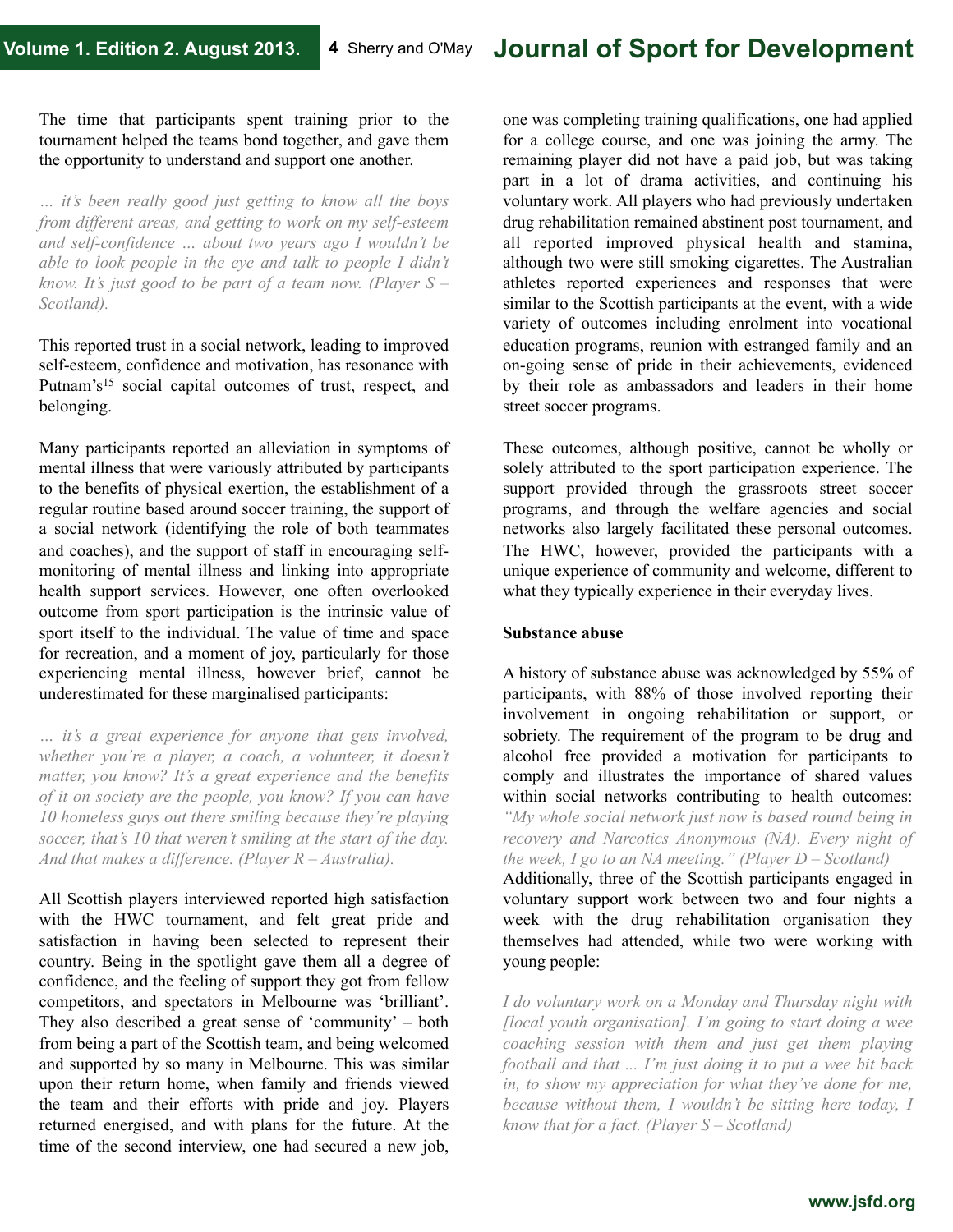Participants reported using training sessions as a substitute for drinking, and one player completed a tertiary education program in drug and alcohol counselling, and was actively working in this capacity in the community.

Sport participation seems to have had a positive reductive effect on a variety of substance abuse behaviours, as evidenced by the following quote:

*You meet new people, hang out with mates and you're not smoking, you're not drinking, you're not popping pills, you're not shooting shit up… it's just hanging out with a really good bunch of people and they're all getting their life back together. (Player C – Australia)* 

A challenge for people reducing or abstaining from substance abuse is the need to develop a new network of relationships with non-using people4; sport programs such as the HWC and street soccer can play a vital role in engaging participants with a new peer group, to develop friendships and support networks.

*It [street soccer program] gives you something to do, having something to do during the day – drugs are a very social thing… Now having things like this can give you a couple of hours a week where it is something social … keeps me from thinking of drugs, helps me stop drinking too, stay off the piss. Gives me something to do. Associate with people, you know have a bit of lifestyle about me, rather than, you know, going back to the old ways. (Player B – Australia).* 

There is a sense of increased chances outside the sporting arena, as one Scottish player said, *"I know people that have played in the Homeless World Cup in the past. The doors that open for you and the opportunities that come are brilliant, so hopefully I'll get some opportunities when we come back" (Player E - Scotland).* 

# **Discussion**

While previous research undertaken within the homeless community found that social support could alleviate psychological symptoms4, this study analyses the contribution of a sporting program to act as the catalyst for social participation. Research evidence illustrates that physical activity, and associated processes, can contribute positively to mental health $41-42$ , in addition to providing physical health and psychological benefits as an adjunct to treatment in complex mental health problems, including alcohol and drug rehabilitation.<sup>43</sup> Both physiological factors, such as increased levels of endorphins triggered by

exercise, and sociological factors, such as self-identification as a team member, and participation in social activities relating to sport, may explain the effects.44 Exercise also contributes to an improved effect on anxiety, depression, mood and emotion, self-esteem and psychological dysfunction.<sup>45-46</sup> While Oughton and Tacon<sup>44</sup> reported limited evidence regarding the type, intensity, duration and frequency of exercise that maximises mental health benefits, they concluded that benefits seem to be dose related, correlating an increase of physical activity within a reasonable range with mental health benefits.

The HWC and street soccer programs provide opportunities for the development of bonding capital via reunions with families, developing new peer and friendship groups and the opportunity to participate in an activity with people experiencing similar health issues and disadvantage. The importance of bonding social capital or the development of a sense of community and peers is invaluable for participants. Additionally, by facilitating new friendships and relationships, and re-establishing links with family, participants are in an improved position to seek advice and support to manage their health problems. These findings are in accord with themes identified by Schulenkorf, Thompson and Schlenker<sup>47</sup>, who additionally highlight the importance of the "level playing field" and "neutral space" for interaction, which was provided by the HWC.

The role of the program staff, particularly the coaching staff who develop a very close and supportive relationship with the participants, in facilitating linking social capital is also clearly evidenced throughout the analysis. Sport programs provide an opportunity for participants to develop their social skills and as such develop bridging and linking opportunities for participants.4

Sport programs can also act as a form of social intervention. The HWC provides the opportunity for people experiencing homelessness, mental illness or substance abuse, with opportunities for interactions with others from the community such as volunteers and coaches; additionally, information about and access to new support networks and services to improve their health outcomes are provided.

However, the limitation of these findings is informed by the transitory nature of participants' lives, resulting in the possibility that this may lead to differing current-day outcomes. It must also be noted that the efficacy and relevance of this study is limited by the small sample of participants, the transience of participants' lives which led to three of the Scottish players being unavailable for follow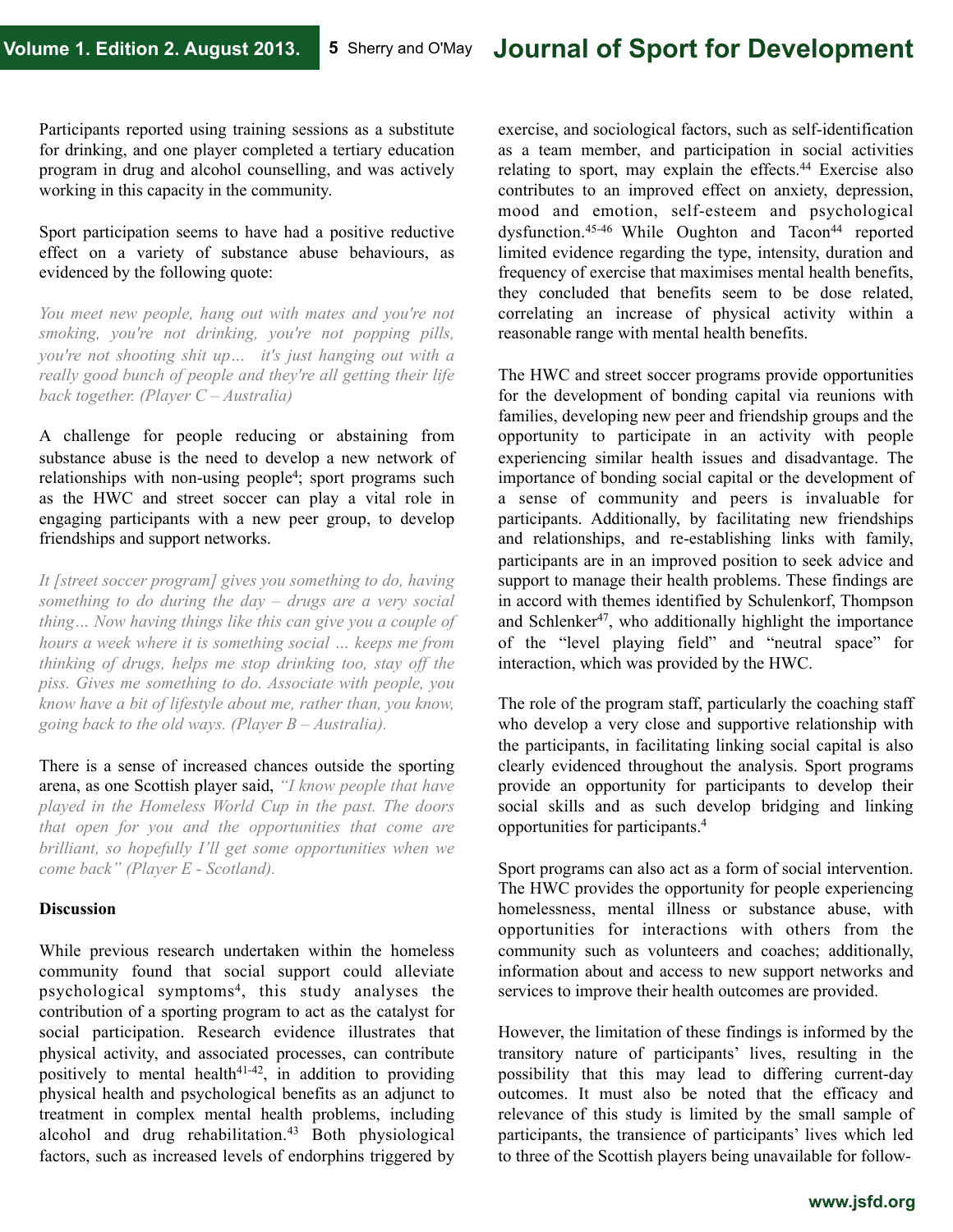up interviews, and the necessity to view the outcomes within the context of a cycle that ebbs and flows with improvements and setbacks but leads to overall progression.

#### **Conclusion**

This paper furthers the argument previously outlined that an increase in social capital can contribute to positive mental health and substance abuse outcomes by detailing a specific sporting program that has achieved a positive outcome for homeless individuals afflicted by such complex and often co-occurring issues. Sporting events such as the HWC and specifically the relationships and networks developed between the participants, staff and volunteers can provide an effective vehicle for the accrual of social capital, which may positively impact the mental health and substance abuse patterns of the majority of participants. It is not 'sport' itself that increases social capital, but rather the setting and raison d'être of the Homeless World Cup, and all the people involved, such as players, coaches, officials, volunteers, and spectators, and the ensuing linking and bonding that enable social capital to develop.

Social participation in a sporting team facilitated improved social capital for participants by providing an opportunity for social bonding with other participants, social bridging with staff members and social linking with affiliated health services. Subsequent health outcomes, such as alleviation of mental health symptoms, and reduced substance abuse, have been evidenced within this sample. Although not quantifiably a direct or causal result, the impacts of the program better place the participants in achieving their more tangible goals.

Recent research by the HWC's Norwegian National Partner<sup>48</sup> shows that one of the greatest motivators reported by players for reducing substance abuse is participation in the HWC. The evaluation suggests that participating in the HWC also has a general influence on the perceived benefits, whereby former national team players experience greater positive life changes over time as opposed to those who have not had this opportunity. This illustrates the importance of ensuring that as many people as possible get the opportunity to participate in a HWC, as long as they meet the predetermined criteria and the financial situation allows it. The Homeless World Cup offers a change of scenery, challenges stereotyping, and players who may have been abused or ignored by members of the public the week before, are cheered by thousands and treated as soccer heroes during the tournament. The feeling of belonging, the challenge of working in a team, regaining a health-oriented

attitude towards life, self-esteem, and last but not least, the experience of fun offers a powerful combination to help a person change their life.

While the HWC is an annual, global event that provides a very clear incentive for participation, it is clear that the street football organisations, such as the Australian Community Street Soccer Program and Street Soccer Scotland, are the source of ongoing support and continuity which is so often non-existent for members of the homeless community. These programs facilitated and led the way for these participants and their opportunities for social inclusion and linking in to health services, and are thereby likely to provide the most significant social capital impacts.

Some small-scale impact surveys have been conducted post tournament49-52, but the extent to which the HWC has impacted on the players' lives has yet to be conclusively established. A longitudinal analysis would be beneficial to further understand the long-term effects of the HWC on its participants, particularly if it were from a non-westerncentric perspective. Several players stated that they had found the HWC event very humbling, and meeting players from other countries and cultures had made them look at their lives from a different and more positive perspective. What remains to be seen is the extent to which this positivity translates into positive action, and the mechanisms through which this is facilitated.

#### **References**

**1.** Dunn S. Creating accepting communities: report of the MIND inquiry into social exclusion and mental health problems. London: Mind1999.

**2.** Department of Health. Making it happen: a guide to delivering mental health promotion. London: Department of Health2001.

**3.** Mental Health Foundation. Strategies for living. London: MHF2000.

**4.** Hawkins R, Abrams C. Disappearing acts: the social networks of formerly homeless individuals with co-occurring disorders. Social Science & Medicine. 2007;65(10):2031-42.

**5.** Department of Health. Understanding Homelessness and Mental Health. Housing LIN Briefing No. 24. London: Department of Health2008.

**6.** Department of Health and Social Security. Inequalities in Health: Report of a Research Working Group chaired by Sir Douglas Black. London: DHSS1980.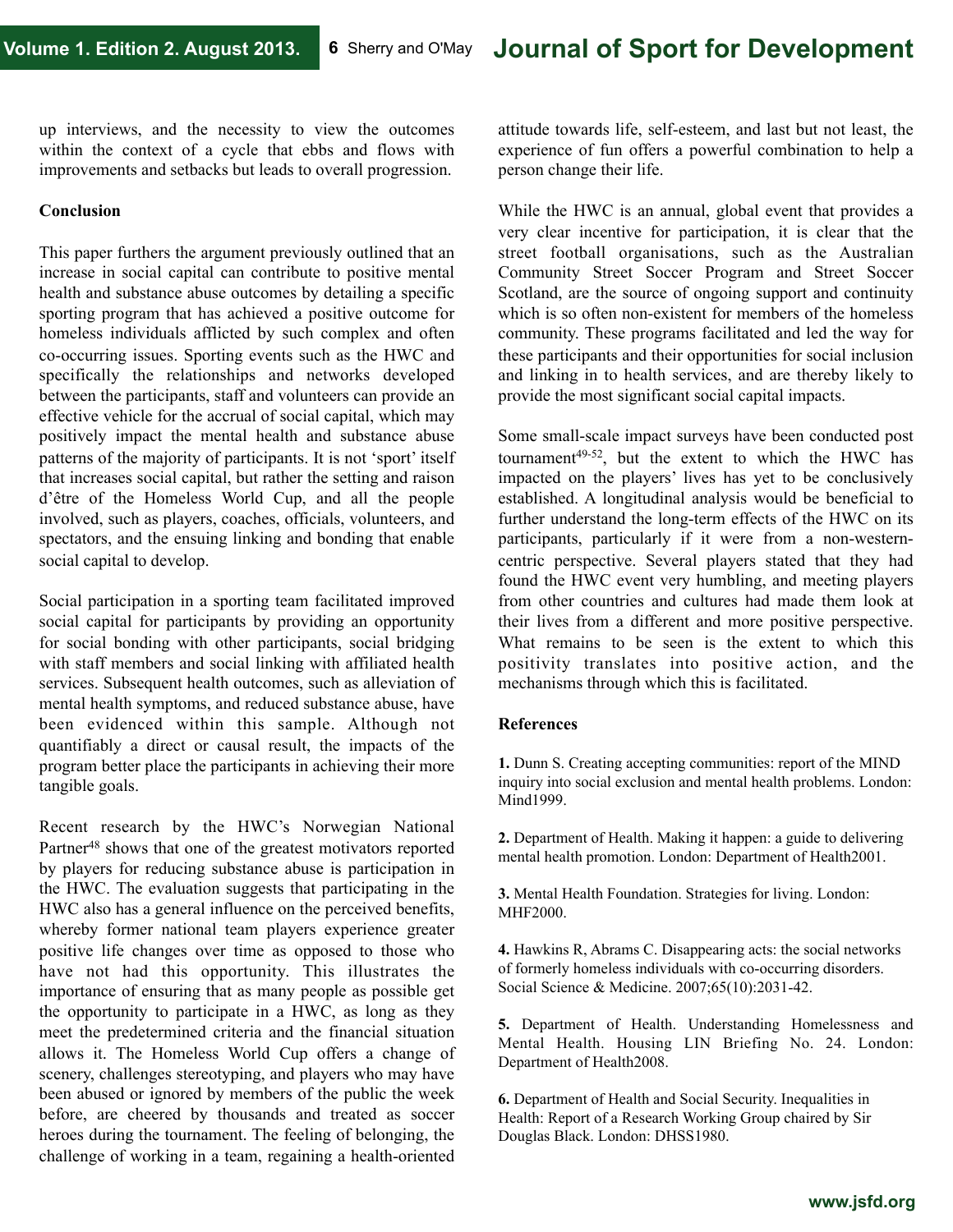**7.** Whitehead M. The Health Divide: Inequalities in Health in the 1980s. London: Health Education Council1987.

**8.** Department of Health. A First Class Service. London: Department of Health1998.

**9.** Scutella R, Wilkins R, Horn M. Measuring Poverty and Social Exclusion in Australia: A Proposed Multidimensional Framework for Identifying Socio-Economic Disadvantage. Melbourne: University of Melbourne; 2009.

**10.** Jarvie G. Communitarianism, sport and social capital. International Review for the Sociology of Sport. 2003;38(2): 139-53.

**11.** Bailey R. Evaluating the relationship between physical education, sport, and social inclusion. Educational Review. 2005;57(1):71-90.

**12.** Bourdieu P. Cultural reproduction and social reproduction. In: Karabel J, Balsey AH, editors. Power and ideology in education. New York: Oxford University Press; 1977. p. 487-511.

**13.** Bourdieu P. The forms of capital. In: Richardson JG, editor. Handbook of theory and research for the sociology of education. New York: Greenwood; 1985. p. 241-58.

**14.** Coleman J. Foundations of social theory. Cambridge, M.A: Harvard University Press; 1990.

**15.** Putnam R. Bowling Alone: the collapse and revival of American community. New York: Simon & Schuster; 2000.

**16.** Szreter S, Woolcock M. Health by association? Social capital, social theory and the political economy of public health. International Journal of Epidemiology. 2004;33(4):650-67

**17.** Barry B. Social exclusion, social isolation and the distribution of income. In: Hills J, Le Grand J, Piachaud D, editors. Understanding Social Exclusion. Oxford: Oxford University Press; 2002. p. 13-29.

**18.** Stratton M, Conn L, Liaw C, Conolly L. Sport and Related Recreational Physical Activity - The Social correlates of Participation and Non-Participation by Adults. Sport Management Association of Australia and New Zealand (SMAANZ) Eleventh Annual Conference; 25-26 November 2005; Canberra, A.C.T.2005.

**19.** Irwin J, LaGory M, Ritchey F, Fitzpatrick K. Social assets and mental distress among the homeless: Exploring the roles of social support and other forms of social capital on depression. Social Science & Medicine. 2008;67(12):1935-43.

**20.** Kawachi I, Kennedy B, Glass R. Social capital and self-rated health: A contextual analysis. American Journal of Public Health. 1999;89(8):1187-93.

**21.** Poortinga W. Social relations or social capital? Individual and community health effects of bonding social capital. Social Science & Medicine. 2006;63(1):255-70.

**22.** Rowe N, Beasley N, Adams R. Sport, physical activity and health: Future prospects for improving the health of the nation. London: Sport England2004.

**23.** Veenstra G. Social Capital, SES and health: an individuallevel analysis. Social Science & Medicine. 2000;50(5):619-29.

**24.** Skinner J, Zakus D, Cowell J. Development through sport: building social capital in disadvantaged communities. Sport Management Review. 2008;11(3):253-75.

**25.** Portes A. Social Capital: Its Origins and Applications in Modern Sociology. Annual Review of Sociology. 1998;24(1): 1-24.

**26.** Australian Bureau of Statistics (ABS). Social Capital and Social Wellbeing. Discussion paper, August.: Australian Bureau of Statistics2002.

**27.** Coaffee J. Sport, Culture and the Modern State: Emerging Themes in Stimulating Urban Regeneration in the UK. International Journal of Cultural Policy. 2008;14(4):377-97.

**28.** Sherry E. (Re)engaging marginalized groups through sport: The Homeless World Cup. International Review for the Sociology of Sport. 2010;45(1):59-71.

**29.** Sherry E, Strybosch V. A kick in the right direction: longitudinal outcomes of the Australian Community Street Soccer Program. Soccer & Society. 2012;13(4):495-509.

**30.** Spaaij R. Sport as a Vehicle for Social Mobility and Regulation of Disadvantaged Urban Youth: Lessons from Rotterdam. International Review for the Sociology of Sport. 2009;44(2-3):247-64.

**31.** Crabbe T. Reaching the 'hard to reach': engagement, relationship building and social control in sport based social inclusion work. International Journal of Sport Management and Marketing. 2007;2(1-2):27-40.

**32.** Long J, Sanderson I. The social benefits of sport? Where's the proof? In: Gratton C, Henry I, editors. Sport in the city: the role of sport in economic and social regeneration. London: Routledge; 2001. p. 187-203.

**33.** Smart A. Gifts, Bribes and Guanxi: A Reconsideration of Bourdieu's Social Capital. In: Robbins D, editor. Pierre Bourdieu. London: Sage; 2000. p. 267-97.

**34.** Hartmann D. Theorizing sport as social intervention: a view from the grassroots. Quest. 2003;55(2):118-40.